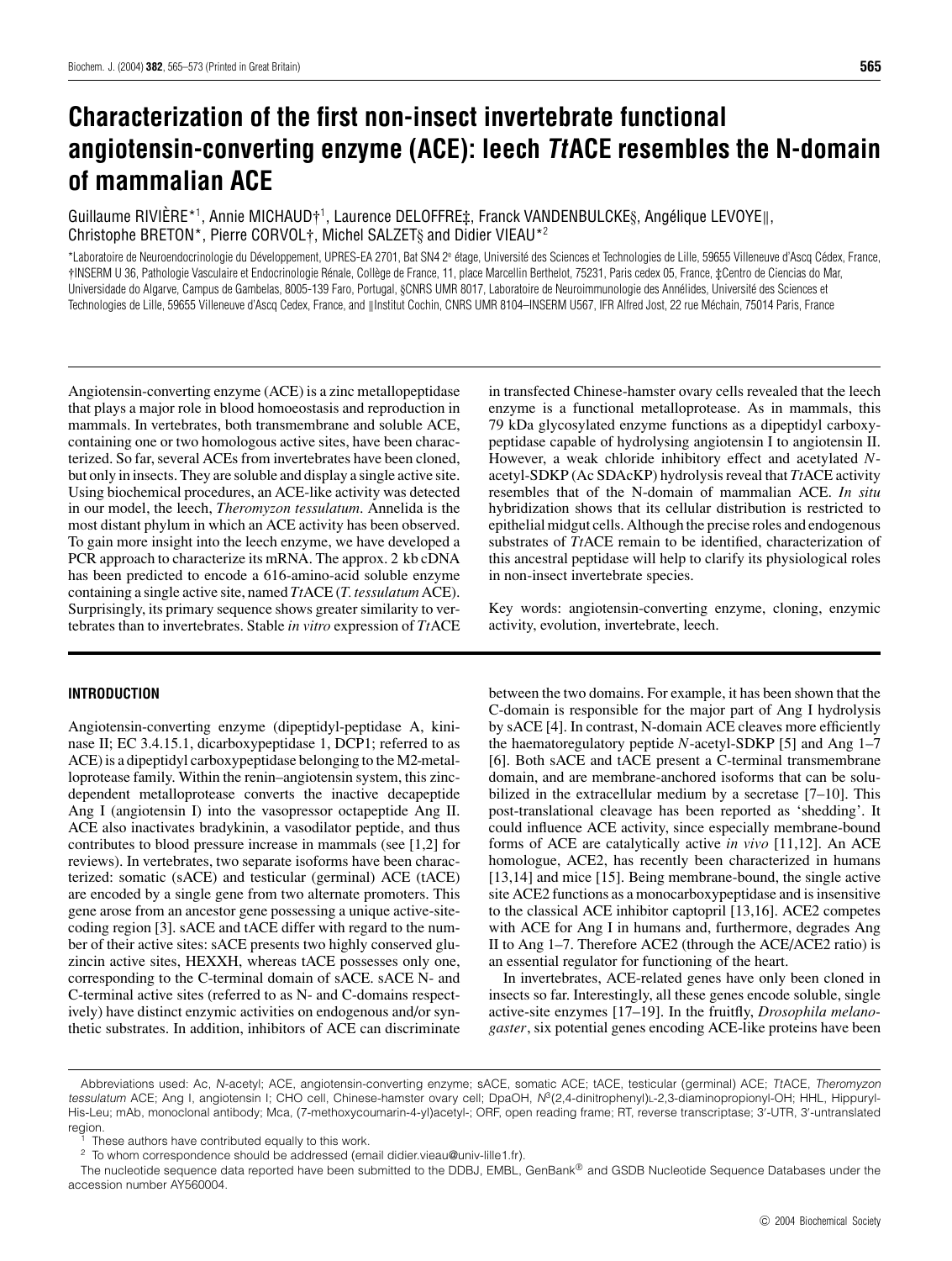identified *in silico*. Two zinc-binding-pattern-conserved cDNAs have been cloned, encoding homologous enzymes and named AnCE [20] and Race [17]. Both AnCE and Race show approx. 40% amino acid sequence identity with ACEs from vertebrates and share similar enzymic properties [21] while acting on a broad range of substrates. Moreover, these latter enzymes, which have not been reported to be involved in volaemia, were demonstrated to play a key role in development [13,22,23] and reproduction [24–26].

To our knowledge, no ACE-like protein has been characterized so far at the molecular level in non-insect invertebrates. In addition, no functional ACE is present in the genome of the nematode *Caenorhabditis elegans.* In this worm, Brooks et al. [27] identified genes encoding non-peptidase homologues among which ACN-1 (*C. elegans* ACE-like non-peptidase 1) has recently been demonstrated to play a crucial role in development despite being catalytically inactive. This raises relevant phylogenic questions about the appearance of ACE during the course of evolution and the situation encountered in more distant groups.

Our model, the freshwater-living leech, *Theromyzon tessulatum* (Annelida; Clitellata; Hirudinida; Hirudinea; Rhynchobdellida; Glossiphoniidae), is an aquatic-bird ectoparasite; its life cycle has been divided into four stages according to its three blood meals. The third and last meal induces drastic morphological as well as physiological modifications such as a significant weight increase and induction of sexual maturation. Based on a recent phylogenetic classification (see Tree Of Life Web Project at http://tolweb.org and [28] for references), this Lophotrochozoa leech is considered to be at least as distant from vertebrates as the Ecdysozoa *C. elegans.* However, biochemical procedures have shown previously that an active ACE-like enzyme is present in *T. tessulatum* [29,30], suggesting that this leech contains an ancestral ACE-like protease.

In the present study, we report the molecular cloning and biochemical characterization of *Tt*ACE (*T. tessulatum* ACE), an ACE-like enzyme in *T. tessulatum*. To our knowledge, *Tt*ACE is the first non-insect invertebrate functional ACE-like enzyme ever cloned. To gain more insight into the evolutionary steps of ACE and to question its putative physiological roles in the leech, enzymic assays were performed on recombinant *Tt*ACE expressed in CHO-K1 cells (where CHO cell stands for Chinese-hamster ovary cell), together with multiplex semi-quantitative RT (reverse transcriptase)–PCR studies and *in situ* hybridization.

#### **EXPERIMENTAL**

#### **Animals**

Mature specimens of the leech, *T. tessulatum*, reared under laboratory conditions by the method described by Malecha [31], were used in the present study. Leeches' developmental stages were assessed according to their three blood meals (stage 0, from birth to the first meal; stage 1, between the first and the second meals; stage 2, between the second and the third meals; and stage 3, after the third and last meal). Stage 3 is subdivided into several periods as follows: early stage 3 completes the leech's genital tract maturation; however, leeches naturally die after egg laying and hatching, which terminate stage 3.

## **Reverse transcription**

Total RNA was isolated from tissues of stage 1, 2 and 3 leeches by the guanidium thiocyanate/phenol/chloroform method using TRIzol® according to the manufacturer's instructions (Gibco BRL, Cergy-Pontoise, France). Equivalent amounts of RNA  $(5 \mu g)$  were reverse-transcribed with 200 units of Superscript II RT (Invitrogen) according to the manufacturer's instructions, using dT adapter (5'-CGAGTCGACATCGATCGTTTTTTTTTTT TTTTTTT-3') as an antisense primer for the reaction.

## **Molecular characterization**

The full-length *Tt*ACE cDNA sequence was obtained by primer walking on a PBM8-orientated stage 2 *T. tessulatum* plasmid cDNA library (Biomethodes, Evry, France). Degenerate sense and antisense primers (ACEinv-S1, 5'-GTSTGYCAYGCSWSY-GCSTG-3'; ACEinv-AS1, 5'-GCYTCRTGRAASCCSGGRTT-3') were designed within the highly conserved regions surrounding the active site, HEXXH, of ACE in numerous vertebrate as well as invertebrate species, i.e. VCHASAWDFY and GANPGFHEA. PCRs were performed on 50 ng of PBM8 cDNA library in a Mastercycler gradient thermal cycler (Eppendorf). Cycling parameters were 5 min, 94 *◦*C; 30 cycles: 1 min, 94 *◦* C; 1 min, 42 *◦*C; 1 min 30 s, 72 *◦* C; and 5 min, 72 *◦* C. The expected 180 bp products (according to various known ACE sequences) were resolved on a 2 % (w/v) agarose gel stained with ethidium bromide and subcloned into the pGEM-T easy vector (Promega, Charbonnières, France). They were sequenced using fluorescent dideoxyterminator (ABI Prism BigDye Terminator Cycle Sequencing Ready Reaction kit) on an ABI prism 310 sequencer (both from Applied Biosystems) with pGEM-T easy-specific primers (F23, 5'-CCC-AGTCACGACGTTGTAAAAGG-3′; R23, 5′-AGCGGATAAC-AATTTCACACAGG-3').

Characterization of this fragment allowed us to design homologous primers, subsequently used in PCRs for the complete TtACE cDNA cloning. The 5' part of TtACE cDNA sequence was obtained from successive PCRs upstream of the coding region (i.e. primer walking) using antisense homologous primers. These primers were designed from previously characterized PBM8-s1 (5'-CGCCGTTACAGATCCAAGCTCC-3')/LACESAS1(5'-AG-GCCACGGAATTGAAGATCC-3') PCR product sequences. The 3' part of TtACE was achieved using LACESS1 (5'-TCCAAGTG-GTGGCACAACAGG-3') and dT adapter primers. The PCR conditions were similar to those described above, except the annealing parameters that were adapted to each pair of primers (data available on request). Products were subcloned and sequenced as described above.

Similar degenerate primers (ACEinv-S1 and ACEinv-AS1) were also used to assess the presence of an ACE-like enzyme in other annelid species (*Erpobdella octoculata*, *Hirudo medicinalis* and *Nereis diversicolor*) using the procedure described above. Nested PCRs under the same conditions were performed when required.

## **Cloning of full-length TtACE cDNA and expression in cultured mammalian cells**

#### **Construct**

Full-length *Tt*ACE cDNA was amplified by PCR (94 *◦*C, 3 min; 30 cycles: 94 *◦*C, 1 min; 59.5 *◦*C, 40 s; 72 *◦*C, 2 min; and 72 *◦*C, 5 min) from the PBM8 cDNA library (50 ng) by 5 units of *Pfu* DNA polymerase (Promega) using specific primers (LACEFLS3, 5- -GAATTGCTCGAGTCGACCCACGCGTCCG-3- ; LACE-FLAS4, 5- -AAGTGGTAGAAAAATTATGAAATGACATAAA-ATC-3') based on the sequence characterized by the procedure described in the Molecular characterization section. These primers were designed from sequences upstream of the stop codon in po- $\frac{\text{stition}}{2} - 15$ , and downstream of the stop codon within the 3'-UTR (3'-untranslated region) respectively. Products were nested with LACEFLS4 (5'-CGCGTCCGGATGATTTTTTAAATGTTTCG-3') and LACEFLAS4 under the same PCR conditions, subcloned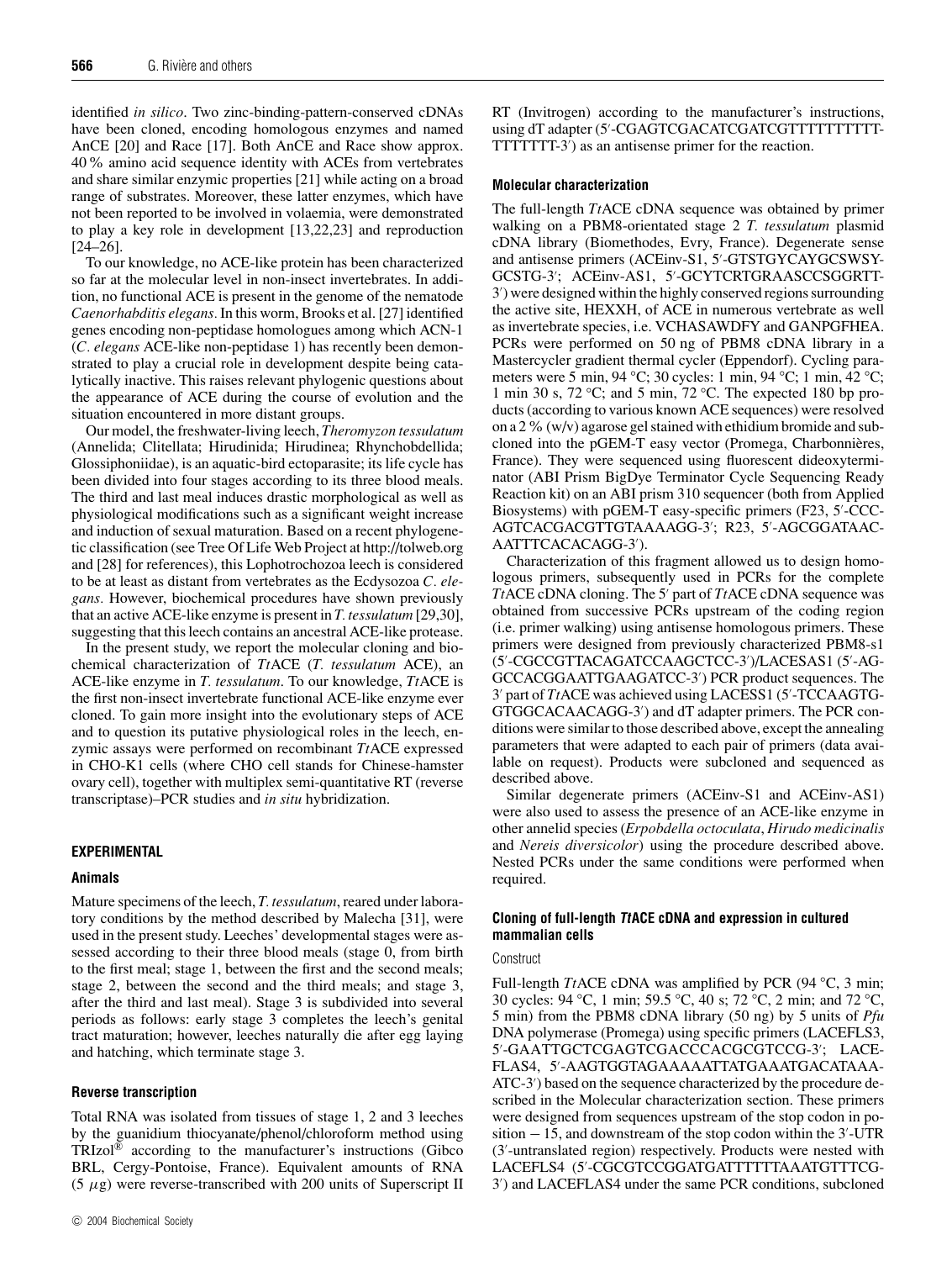and sequenced as described above. Full-length *Tt*ACE cDNA was cloned into the *Eco*RV site of pcDNA3.1 plasmid (Invitrogen). The sequence of the obtained p*Tt*ACE construct was verified first by restriction profile and then by sequencing as described above, using pcDNA3 primers (sense, 5'-ACTACAGGGAGACCCAA-GC-3'; antisense, 5'-AGTCGAGGCTGATCAGCG-3') as well as internal *Tt*ACE-specific primers.

#### Expression

CHO-K1 cells were cultured on FB6 plates in Dulbecco's modified Eagle's medium (Gibco BRL) with serum until 85–90% confluent. Cells were stably transfected with  $1 \mu$ g of p*TtACE* per well using LIPOFECTAMINE<sup>™</sup> 2000 reagent (Invitrogen) according to the manufacturer's instructions, and were selected for resistance to Geneticin. Individual resistant colonies producing large amounts of *Tt*ACE were cloned by limiting dilution techniques as described previously [4].

#### **Immunological characterization of recombinant TtACE**

Secreted recombinant *Tt*ACE was obtained from the culture medium of transfected CHO cells grown for 2 days in serum-free medium (ULTRA CHO). After concentration, the recombinant enzyme was analysed by SDS/PAGE, followed by Western-blot analysis. To characterize the *Tt*ACE enzyme, a rabbit antiserum (TtAb1) was raised against a peptide corresponding to the sequence 403–417 (HEAIADIASLSVATP). The peptide and antisera were provided by Neosystem (Strasbourg, France).

#### **Enzymic assays**

ACE activity was measured using different substrates. Hip-His-Leu (HHL; 5 mM; Hip, Hippuryl) and AcSDAcKP (0.5 mM; where Ac is *N*-acetyl) were used as human C- and N-domainspecific substrates respectively [32,33]. Ang I (25  $\mu$ M) was used as both a human C- and N-domain substrate and  $HHL-NH<sub>2</sub>$ (5 mM) as an amidated substrate.

Assays were performed at 37 *◦*C with 25 µl of *Tt*ACE culture medium for 30 or 60 min. The rate of hydrolysis of all substrates used was resolved and quantified by reverse HPLC (Waters, Milford, MA, U.S.A.). The specificity of the reaction was confirmed in the presence of 1  $\mu$ M of the ACE inhibitor, lisinopril. The effect of chloride on HHL hydrolysis was determined under standard conditions with NaCl concentrations ranging from 0 to 1000 mM. Activity of *Tt*ACE was compared with that of the Nor C-domain of human ACE, as described previously [4].

#### **Inhibition of Mca-ASDK-DpaOH hydrolysis by various ACE inhibitors**

Inhibition studies were performed with Mca-ASDK-DpaOH [where Mca stands for (7-methoxycoumarin-4-yl)acetyl- and DpaOH stands for *N*<sup>3</sup> (2,4-dinitrophenyl)L-2,3-diaminopropionyl-OH] as a fluorescent ACE substrate, as described previously [34]. Assays were performed by recording fluorescence at 390 nm.

The potency of captopril and delaprilat for the inhibition of Mca-ASDK-DpaOH hydrolysis by recombinant *Tt*ACE was determined by establishing dose-dependent inhibition curves at equilibrium. The compounds were preincubated with *Tt*ACE for 1 h and reactions were initiated by the addition of 12  $\mu$ M of substrate.

To compare the effects of these inhibitors, the same dosedependent curves were studied with recombinant C- and N-sites of human ACE.

## **Inhibition of Mca-ASDK-DpaOH hydrolysis by ACE mAb (monoclonal antibody)**

mAb  $i_2H_5$  (a gift from Dr S. Danilov, Department of Chemistry, Moscow State University, Russia), an mAb raised against purified human lung ACE, recognizes epitopes in the N-terminal domain of ACE and inhibits the enzymic activity of the N-terminal active site only [35]. The inhibitory potency of mAb  $i_2H_5$  towards the recombinant *Tt*ACE and C- and N-active sites of human ACE was determined by establishing dose-dependent inhibition curves.

## **Northern-blot analysis**

Total RNA was extracted as described above, and was  $poly(A)^+$ (polyadenylated)-enriched using oligo(dT) resin-affinity chromatography. Poly $(A)^+$  RNA (10  $\mu$ g) from stage 2 leeches was subjected to Northern-blot analysis as described by Breton et al. [36]. A  $[^{32}P]$ dCTP-radiolabelled 280-bp cDNA probe corresponding to nt 1426–1705 of *Tt*ACE cDNA sequence was generated with the Ready-to-go labelling kit (Amersham Biosciences). Nylon membranes were hybridized overnight at 42 *◦*C and washed [final stringency conditions were  $0.5 \times$  sodium citrate and  $0.1\%$ (w/v) SDS; 45 *◦* C for 15 min]. Autoradiograms (Kodak) were visualized after exposure for 16 h at room temperature (20 *◦*C).

#### **Multiplex semi-quantitative PCR**

Semi-quantification of *Tt*ACE expression was performed using the multiplex relatively quantitative RT–PCR validated method [37,38]. The constitutively expressed housekeeping gene,  $\beta$ -actin, was used as an internal standard (the sequence data for *T. tessulatum* is available at the GenBank® database under the accession no. CK640381). β-Actin primers (AcF, 5'-GATCTGGCA-TCACACCTTCTACAA-3'; AcR, 5'-GTTGAAGGTCTCGA-ACATGATCTG-3') were kindly provided by Dr C. Lefebvre (Laboratoire de Neuroimmunologie des Annélides, University of Lille 1). cDNA from stage 1  $(n=10)$ , stage 2  $(n=10)$  and stage 3  $(n=8)$  leeches were obtained by the method described above. They were used as templates in 27-cycle PCRs. Previous experiments have allowed us to determine that 27 cycles correspond to the number of reaction steps required for the maximal exponential amplification phase of β-actin before reaching the plateau phase (results not shown). Each tube contained the following mixture: 50 ng of cDNA; 2 pmol each of the primers LACESS1 and LACESAS1, as well as AcF and AcR; 20  $\mu$ M dNTPs; 1 unit of *Taq* DNA polymerase; MgCl<sub>2</sub> in an appropriate buffer and water to a final volume of 50  $\mu$ l. PCR cycling conditions were 94 *◦*C, 3 min; 27 cycles: 94 *◦*C, 40 s; 52 *◦*C, 1 min; 72 *◦*C, 1 min. Negative and positive controls were performed on water and 50 ng of pBM8 stage 2 cDNA library respectively. Products were resolved by 2% agarose-gel electrophoresis, stained with ethidium bromide as described above and digitally photographed under UV light (312 nm). Absorbance was analysed with the Claravision system v5.1 (Claravision Perfect Image software and Claravision Gel Analyst software; Claravision, Orsay, France). Statistical analysis was performed using unpaired Student's *t* test.

#### **In situ hybridization**

Cellular localization of *Tt*ACE mRNA synthesis was investigated by *in situ* hybridization on stage 2 and stage 3 leeches. Leeches were fixed overnight in 0.1 M phosphate buffer containing  $4\%$ (w/v) paraformaldehyde (pH 7.4). After dehydration, animals were embedded in paraplast and  $7 \mu$ m sections were cut, mounted on poly(L-lysine)-coated slides and stored at 4 *◦*C until use. The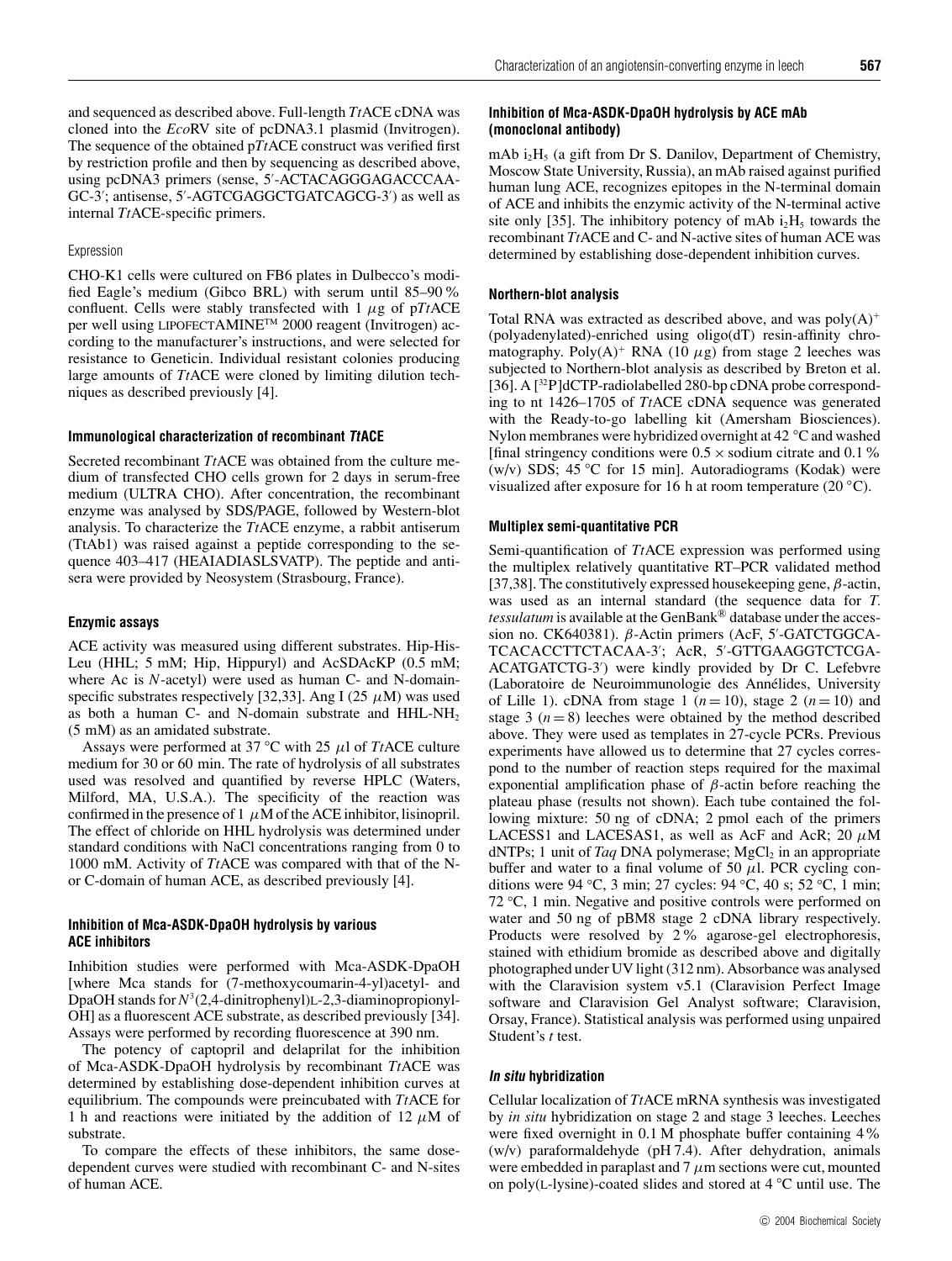| TIACE<br>HumtACE<br>DrmAnCE<br>ACN-1 M K F H I L L                                                                                                                                                                                                                                                                |  |  |  |   |  |  | LLLVGACLP |  |  |  |  |        |  |  |  |  |  |  |  |  | GEPFEL |  |  |                                 |  |  |         |  |                          |
|-------------------------------------------------------------------------------------------------------------------------------------------------------------------------------------------------------------------------------------------------------------------------------------------------------------------|--|--|--|---|--|--|-----------|--|--|--|--|--------|--|--|--|--|--|--|--|--|--------|--|--|---------------------------------|--|--|---------|--|--------------------------|
| TtACE<br><b>HumtACE</b><br>DrmAnCE                                                                                                                                                                                                                                                                                |  |  |  |   |  |  |           |  |  |  |  |        |  |  |  |  |  |  |  |  |        |  |  | <b>GQGWATAGLPSLL</b><br>. MRLFL |  |  | MNLINFS |  | 14<br>5<br>120           |
| ACN-1 N T E V I E Q L V D T F L N T G S I A S N K T N K G P V F A N P V A Q A L V N S S N Y W K T D N L Q A P G S I K D E E K                                                                                                                                                                                     |  |  |  |   |  |  |           |  |  |  |  |        |  |  |  |  |  |  |  |  |        |  |  |                                 |  |  |         |  | 32<br>74<br>24<br>180    |
| TACE A K K W L T T Y N D E A G K Y I Y D A T E A E W N Y N T N L T D H N L G I S I K K S N D L A T F T E Q K A I E A N K K F<br>HumAACE A S K F V E E Y D R T S Q V V W N E Y A E A N W N Y N T N I T T E T S K I L L Q K N M Q I                                                                                 |  |  |  |   |  |  |           |  |  |  |  |        |  |  |  |  |  |  |  |  |        |  |  |                                 |  |  |         |  | 92<br>133<br>83<br>239   |
| TACE VWKNFTDPLLKREFSKITDIGTASLSDEDFQKMSGLNSDLTKIYSTAKVONKPNDPSGKC<br>HumMACE DVNQLQNTTIKRIIIKKVQDLERAALPPAQELEEYNKILLDMETTYSVÁTVOH - PNGS - - - C<br>DrmAnCE QWRSYQSEDLKRQEKALTKLGYAALPEDDYAELLDTLSAMESNFAKVKVOD - YKDSTKCD<br>ACN-1 DM                                                                           |  |  |  |   |  |  |           |  |  |  |  |        |  |  |  |  |  |  |  |  |        |  |  |                                 |  |  |         |  | 152<br>189<br>142<br>297 |
| TACE Y P L D P D L S D I I S K S N D L E E L T W A W K G W R D A S G K H M P D K Y D E F V Q L L N K A K N I N G Y E D N G D<br>HumACE L Q L E P D L T N V M A T S R K Y E D L W A W E G W R D C M A G R A I L Q F Y P K Y V E L                                                                                  |  |  |  |   |  |  |           |  |  |  |  |        |  |  |  |  |  |  |  |  |        |  |  |                                 |  |  |         |  | 212<br>249<br>202        |
| TACE YWRSWYESP - - - - - - - - TERKDCEDLWQE   KPFYEQLHAYVRRKLQKKYP - Q   AFPKEGH<br>HumAACE SWRSMYETP - - - - - - - - - - - - - - - TERQLERLFQELQPLYLNLHAYVRRALHRAYVR - A QH   N<br>DmmAaCE AWLDEYEDD - - - - - - - - - TEEQQLED   F                                                                              |  |  |  |   |  |  |           |  |  |  |  |        |  |  |  |  |  |  |  |  |        |  |  |                                 |  |  |         |  | 263<br>300<br>253<br>416 |
| TACE IP A H L L GN M W A Q S W E N I E Y L L R P A P D L P - - S M D I T E E L V K O N Y T A L K L F Q L S D T F F K S L G<br>DmMACE IP A H L L GN M W A Q T W S N I Y D L V Y P F P S A P - - S M D T T E A M L K O G W T P R R                                                                                  |  |  |  |   |  |  |           |  |  |  |  |        |  |  |  |  |  |  |  |  |        |  |  |                                 |  |  |         |  | 321<br>358<br>311        |
| TACE LIQMPQPFWEKSMIEKPAD - RDVVCHASAWDFYNRKDFRIKQCTVVDMHWFMTTHHEMGH<br>HumACE LLPVPPEFWNKSMLEKPTDGREVVCHASAWDFYNGKDFRIKQCTTVNLEDLVYVAHHEMGH<br>DmMACE LTKLPQDFWDKSILEKPTDGRDLVCHASAWDFYLIDDVRIKQCTRVTQDQLFTVHHELGH<br>ACN-1 FPHLPKSYWTS                                                                           |  |  |  |   |  |  |           |  |  |  |  |        |  |  |  |  |  |  |  |  |        |  |  |                                 |  |  |         |  | 380<br>418<br>371<br>536 |
| TACE I E Y Y L HY K D Q P I S F R S G A N P G F H E A I A D I A S L S V A T P E Y M Q S V S L L P - - N F T D D P N G D L N<br>HumAnCE I I Q Y F M Q Y K D L P Y A L R E G A N P G F H E A I G D V L A L S V S T P K H L H S L L                                                                                  |  |  |  |   |  |  |           |  |  |  |  |        |  |  |  |  |  |  |  |  |        |  |  |                                 |  |  |         |  | 438<br>476<br>429        |
| TACE FUMNOALTKVAFLPFGYLIDOWRWDVFSGDTPRPKYNSKWWHNRCKYOGVYPPVIRSEQD<br>HumAACE FUMKMALDKIAFIPFSYLVDOWRWRVFDGSITKENYNOGWWSLRIKYOGLCPPVPRTOGD<br>DmMAACE QUFLTALDKIVFLPFAFTMDKYRWSLFRGEVDKANWNCAFWKLROEYSGIEPPVYRSEKO<br>ACN-1 KUYKESLESFTK                                                                           |  |  |  |   |  |  |           |  |  |  |  |        |  |  |  |  |  |  |  |  |        |  |  |                                 |  |  |         |  | 498<br>536<br>489        |
| TACE FOAGSKFHVP - NNTPYIRYFVAHIIQFOFHEALOKAANNSR - - - - - - PLHRCNIANSKEA<br>HumMCE FOPGAKFHIP - SSVPYIRYFVSFIIQFOFHEALOQAAGHTG - - - - - - PLHRCOIIYQSKEA<br>DIMMACE FOAPAKYHIS - A DVEYIRYLLVSFIIQFOFFYKSAO IKAGQYDPDNVELPLDNQDII                                                                              |  |  |  |   |  |  |           |  |  |  |  |        |  |  |  |  |  |  |  |  |        |  |  |                                 |  |  |         |  | 589<br>548<br>706        |
| TACE GKKLAELMKSGSSIPWPKVLENLTGSEKMSAKSLMAYYKPLIDWPEKRKPRAENWMGGK<br>HumAACE GQRLATAMKLGFSRPWPEAMQLITGQPNMSASAMLSYFKPLIDWLRTENELHGEKLGWP-<br>DmMAnCE GAAFHNMLSMGASKPWPDALEAFNGERIMSGKAIAEYFEPLRVWLEAENIKNNVHIGWT-<br>ACN-1 TEKLRETMKLGSS                                                                           |  |  |  |   |  |  |           |  |  |  |  |        |  |  |  |  |  |  |  |  |        |  |  |                                 |  |  |         |  | 610<br>648<br>607        |
| HumtACE     Q Y N <u>W</u> T P N S A R S E G P L P D S G R V S F L G L D L D A Q Q A R V G Q W L L L F L G I A L L V A T L G L S Q R L F<br>$DmAnCE - T SN KC VSS - - - - - - -$<br>ACN-1 E G T P F T V E E I P K T R Q P G D G G N G L P S E D R V A F P G G E C V N G Q E C L L D S H C N G T I C V C N D G L Y |  |  |  |   |  |  |           |  |  |  |  |        |  |  |  |  |  |  |  |  |        |  |  |                                 |  |  |         |  | 616<br>707<br>615<br>826 |
| $TtACE$<br>HumtACE SIRHRSLHRHSHGPQFGSEVELRHS<br>ACN-1 T L E I G N T F N C V P G N P A D S G F G D G K G G L V I G L F N N E V T T P E P S A E P E P T A K T T T K M P P R V R                                                                                                                                     |  |  |  |   |  |  |           |  |  |  |  | $\sim$ |  |  |  |  |  |  |  |  |        |  |  |                                 |  |  |         |  | 732<br>886               |
| $TtACE - - - - - - - - - - - -$<br>HumtACE<br>ACN-1 A A T S P F S L Y L T V L L I I Y F A L                                                                                                                                                                                                                       |  |  |  | . |  |  |           |  |  |  |  |        |  |  |  |  |  |  |  |  |        |  |  |                                 |  |  |         |  | 906                      |

#### **Figure 1 Amino acid sequence alignment between TtACE and ACEs of various species**

This alignment was obtained in silico using Clustal W software (available at http://www.ebi.ac.uk/clustalw/). HumtACE, H. sapiens C-domain ACE (GI: 113041); DrmAnCE, D. melanogaster AnCE (GI: 26006940); ACN-1, C. elegans ACE-like non-peptidase 1 (GI: 25151555). Amino acids are numbered on the right side of the first methionine residue. Dashes represent gaps. The residues identical between all sequences are shown in white within black boxes. The conserved amino acids with regard to TtACE are shaded grey. The M2 active site is boxed. TtACE putative signal peptide is underlined.

labelled, approx. 1 kb, cRNA probe was obtained from the library by PCR using the primers LACESS1 and dT adapter. The cDNA fragment (nt 1123–1848 and a part of the 3'-UTR) was cloned in pGEM-T easy (Promega) and sequenced as described above. [ 35S]UTP-labelled antisense and sense riboprobes were generated

from linearized cDNA plasmids by *in vitro* transcription using SP6/T7 RNA-labelling kit (Roche). <sup>35</sup>S-labelled riboprobes (100 ng or  $1 \times 10^6$  c.p.m./slide) were hybridized as described previously [39]. Slides were observed under a Zeiss Axioscope microscope. The control consisted of replacing the antisense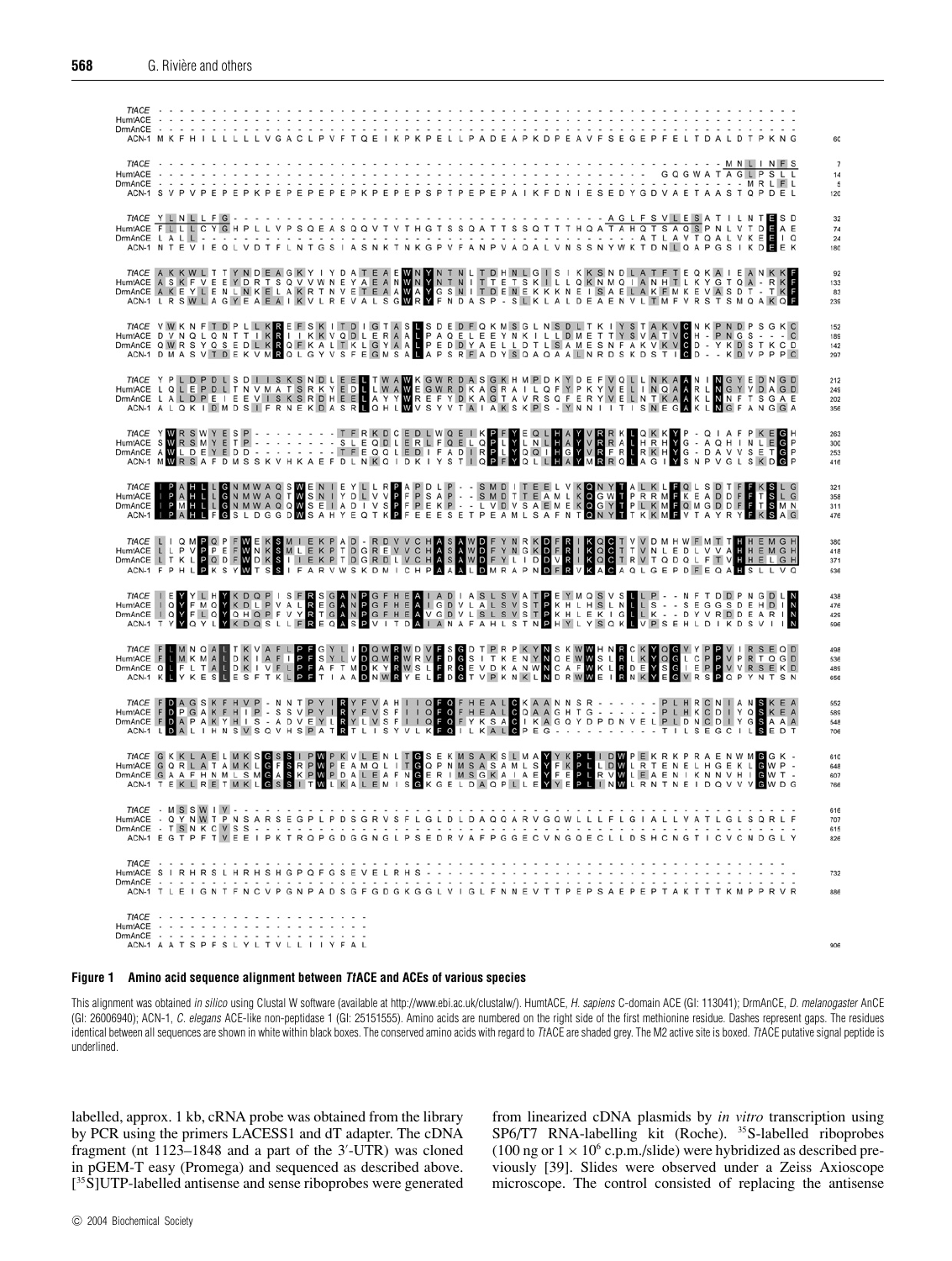riboprobe with a sense riboprobe. RNAse control sections were obtained by adding a preincubation step with 10 mg/ml RNAse A before hybridization.

## **RESULTS**

#### **Molecular characterization**

Using a PCR approach, we cloned an approx. 2 kb cDNA fragment presenting a 1848 bp ORF (open reading frame). This ORF possesses a transcription start (position 1), is delimited by two in-frame  $5'$ - and  $3'$ -stop codons (positions  $-15$  and  $1849$  respectively) and a putative polyadenylation signal in the 3'-UTR. This ORF corresponds to the putative 616-amino-acid leech enzyme (GenBank® accession no. AY560004). It contains the zinc-binding motif HEXXH (positions 376–380) and the putative third zinc ligand, a glutamic residue located 24 amino acids downstream of the second histidine residue of this motif (position 403). Hydrophobicity predictions (SignalP V1.1, available at http:// www.cbs.dtu.dk/services/SignalP) suggested post-translational cleavage of a signal peptide between residues 23 and 24 (SVLES↓ATIL). The deduced primary sequence revealed that, in agreement with what has been found in invertebrates, the enzyme did not seem to contain a C-terminal transmembrane domain. Moreover, the PROSCAN bioinformatics prediction tool program (available at http://cbs.dtu.dk/services/NetNGlyc/) emphasized the presence of six potential N-glycosylation sites. The *in silico* glycosylphosphatidylinositol-anchor-site prediction tool (big-PI Predictor, available at http://mendel.imp.univie.ac.at/gpi/cgibin/gpi\_pred.cgi) [40] did not detect any pattern likely to undergo such a modification in the *Tt*ACE primary sequence. Taken together, these results suggested that *Tt*ACE might only exist under a soluble form. Subsequently, after the signal peptide cleavage and assuming that all potential sites had undergone N-glycosylation, the predicted molecular mass of mature *Tt*ACE was approx. 78 kDa. Interestingly, its amino acid sequence showed greater similarity to vertebrate than to invertebrate enzymes [53% identity with *Gallus gallus* ACE (GI: 1703072), 47 and 48% identity with *Homo sapiens* N- and C-domains respectively (GI: 37790804) and 39% identity with *D. melanogaster* AnCE (GI: 26006940) according to the BLAST server (http:// www.ncbi.nlm.nih.gov/blast/bl2seq/bl2.html)] [41]. Its primary sequence indicated that *Tt*ACE bore every functional residue at conserved positions for zinc ions (His<sup>376</sup> and His<sup>380</sup>), chloride ions (Arg<sup>180</sup>, Tyr<sup>218</sup>, Trp<sup>478</sup>, Arg<sup>48</sup> and Arg<sup>515</sup>) and lisinopril (His<sup>346</sup>, Ala<sup>347</sup>, Glu<sup>377</sup>, Lys<sup>504</sup>, His<sup>506</sup>, Tyr<sup>51</sup> and Tyr<sup>517</sup>) binding when compared with human tACE [41,42] (Figure 1). Using the same approach, we cloned partial cDNA and found the existence of an ACE-like enzyme in all of the water-living annelid species examined, including non-parasitic (*Erpobdella octoculata*, *Nereis diversicolor*) as well as parasitic species (*Hirudo medicinalis*). The characterized sequences were all highly conserved in these species (i.e. more than 70% homology in nucleotides) whether parasitic or not (results not shown). It is noteworthy that, although all other known ACE sequences of the animal kingdom present a glutamic residue at position 6 after the last histidine of the zincbinding motif HEXXH (according to the MEROPS database release 6.3, available at http://merops.sanger.ac.uk), a histidine residue was identified at this position in every annelid ACE sequence.

## **Biochemical characterization of recombinant TtACE**

## Expression of secreted TtACE in CHO cells

Culture medium of recombinant stable CHO cells was analysed by SDS/PAGE followed by Western-blot analysis. Recombinant



**Figure 2 Western-blot analysis of recombinant TtACE**

TtACE expressed in CHO cells was analysed by SDS/PAGE, followed by Western-blot analysis with the antiserum TtAb1. Lane a, molecular-mass standards; lane b, recombinant TtACE.



**Figure 3 Hydrolysis of Ang I, AcSDAcKP, HHL and HHL-NH2 by TtACE**

Profiles are as follows: (**A**) Ang I (peak 2), Ang II (peak 1); (**B**) AcSDAcKP (peak 4), AcKP (peak 3); (C) HHL (peak 6), hippuric acid (peak 5); and (D) HHL-NH<sub>2</sub> (peak 8), hippuric acid (peak 7). Inhibition of TtACE activity by 1  $\mu$ M lisinopril is indicated ( $\dots \dots \dots$ ).

*Tt*ACE migrated with an apparent molecular mass of 79 kDa (Figure 2).

#### Enzymic properties of recombinant TtACE

The enzymic activity of recombinant *Tt*ACE was studied using the mammalian ACE substrate Ang I and two synthetic substrates, specific to the N- and the C-domain active sites of ACE, namely AcSDAcKP and HHL respectively. Recombinant *Tt*ACE hydrolysed the three substrates, as shown by HPLC analysis (Figures 3A–3C). *TtACE* hydrolysed HHL-NH<sub>2</sub>, a substrate with a blocked C-terminus (Figure 3D). All these hydrolyses were fully inhibited by  $1 \mu$ M lisinopril.

Since chloride dependence of HHL hydrolysis is a good index of the N- or C-domain property of the active sites of ACE, *Tt*ACE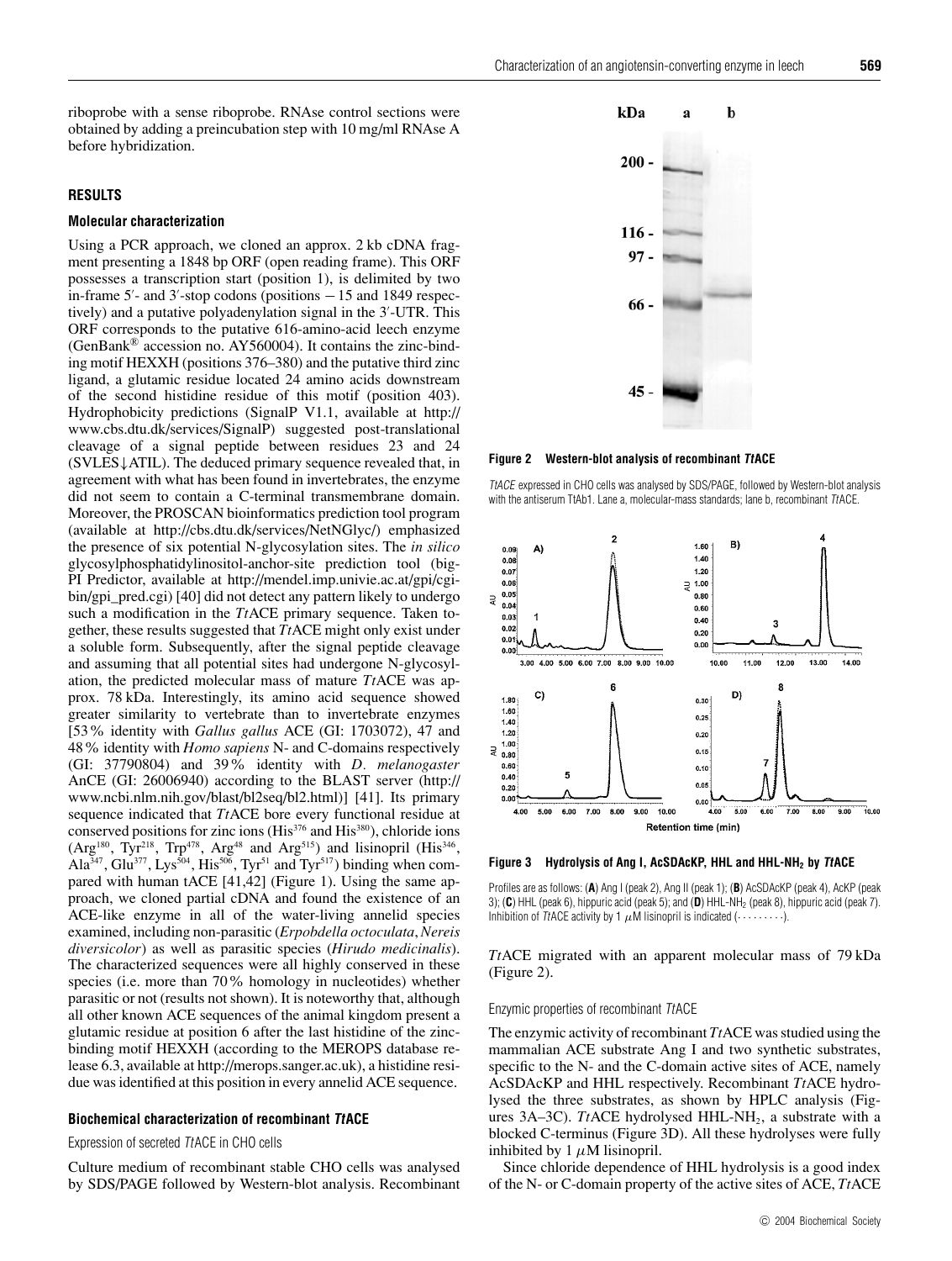

**Figure 4 Inhibitory effects of various ACE inhibitors on the hydrolysis of HHL by recombinant TtACE**

Effects of captopril (▲) and delaprilat (△) on recombinant TtACE (**A**) and the N- (B) or C-terminal (**C**) functional active sites of human ACE. Results are expressed as the means for three experiments. (D) Effects of various chloride concentrations on the hydrolysis of HHL by recombinant TACE (A) and the N- and C-domains of human ACE ( $\bullet$  and  $\blacksquare$  respectively). Recombinant TACE from culture medium was dialysed against distilled water and various chloride concentrations were added to aliquots of the dialysed medium. Activity of ACE towards HHL was determined and compared with that of the single active-site N- and C-domains of ACE as described in [4].

activity under different chloride concentrations was assessed (Figure 4D). *Tt*ACE maximal activity was observed at 50 mM Cl<sup>−</sup> concentration, similar to the single N-domain of human ACE.

#### Effect of two ACE inhibitors on TtACE activity

Inhibition of *Tt*ACE was studied using two mammalian ACE inhibitors selected for their ability to inhibit differentially either the N- or C-domain of human ACE, captopril and delaprilat respectively. *Tt*ACE was more potently inhibited by captopril  $(IC_{50} =$ 5.5 nM) than by delaprilat ( $IC_{50} = 20.7$  nM), a result similar to that observed with the two human ACE domains (Figures 4A–4C). Finally, *Tt*ACE activity was inhibited by mAb  $i_2H_5$  in a manner similar to human N-domain (result not shown).

#### **mRNA expression**

Results of Northern-blot analysis showed the existence of a major transcript of approx. 3 kb and a minor one migrating with an apparent molecular mass of 4.2 kb (Figure 5A). Performing multiplex semi-quantitative RT–PCR experiments using  $\beta$ -actin as an internal standard, we found variable amounts of ACE mRNA at all stages (stages 1–3) of the leech's life cycle (Figure 5B). *Tt*ACE mRNA was present from stage 1 and its expression level was similar at stages 1 and 2. However, a lower mRNA expression level was detected at stage 3, as assessed by fluorescence analysis of agarose gels (Figure 5C).

#### **Cellular localization**

After *in situ* hybridization analysis of the whole body, *Tt*ACE mRNA labelling was exclusively observed in the epithelial cells of the midgut from stage 2 leeches (Figure 6). No labelling could be detected in stage 3 animals or in any other tissue, e.g. the reproductive tract.

#### **DISCUSSION**

The present study brings molecular evidence for the existence of a functional ACE-like enzyme in non-insect invertebrates. It describes the first cloning of cDNA and the biochemical activity and distribution of an ACE-like enzyme in the leech, *T. tessulatum*, named *Tt*ACE. To date, only biochemical data about ACE-like activities in these species are available [29,43]. Their cDNA structure has never been identified so far. The 1848-bp cDNA ORF of *Tt*ACE encodes a putative 616-amino-acid protein of 79 kDa. This protein does not possess a membrane anchor, contains a unique M2 catalytic active site and shares a common structure with ACE from insects. However, its amino acid sequence shows a higher homology with ACE from vertebrates, particularly with ACE from chicken. Since the leech, *T. tessulatum*, is the only Lophotrochozoa species in which an active ACE-like enzyme has been characterized at the molecular level, *Tt*ACE may help us to address numerous questions that remain to be answered.

One relevant point concerns phylogenic and evolutive considerations, since *C. elegans* does not contain any functional ACE-like enzyme in its genome. Since *C. elegans* and arthropods belong to the Ecdysozoa group and *T. tessulatum* to the Lophotrochozoa, the present study brings evidence that appearance of a functional ACE-like protein occurs before or at the formation of the Bilateria (see Tree Of Life Web Project at http://tolweb.org and [28] for references). Interestingly, a non-peptidase ACE-like protein (ACN-1) has been identified in the *C. elegans* genome and has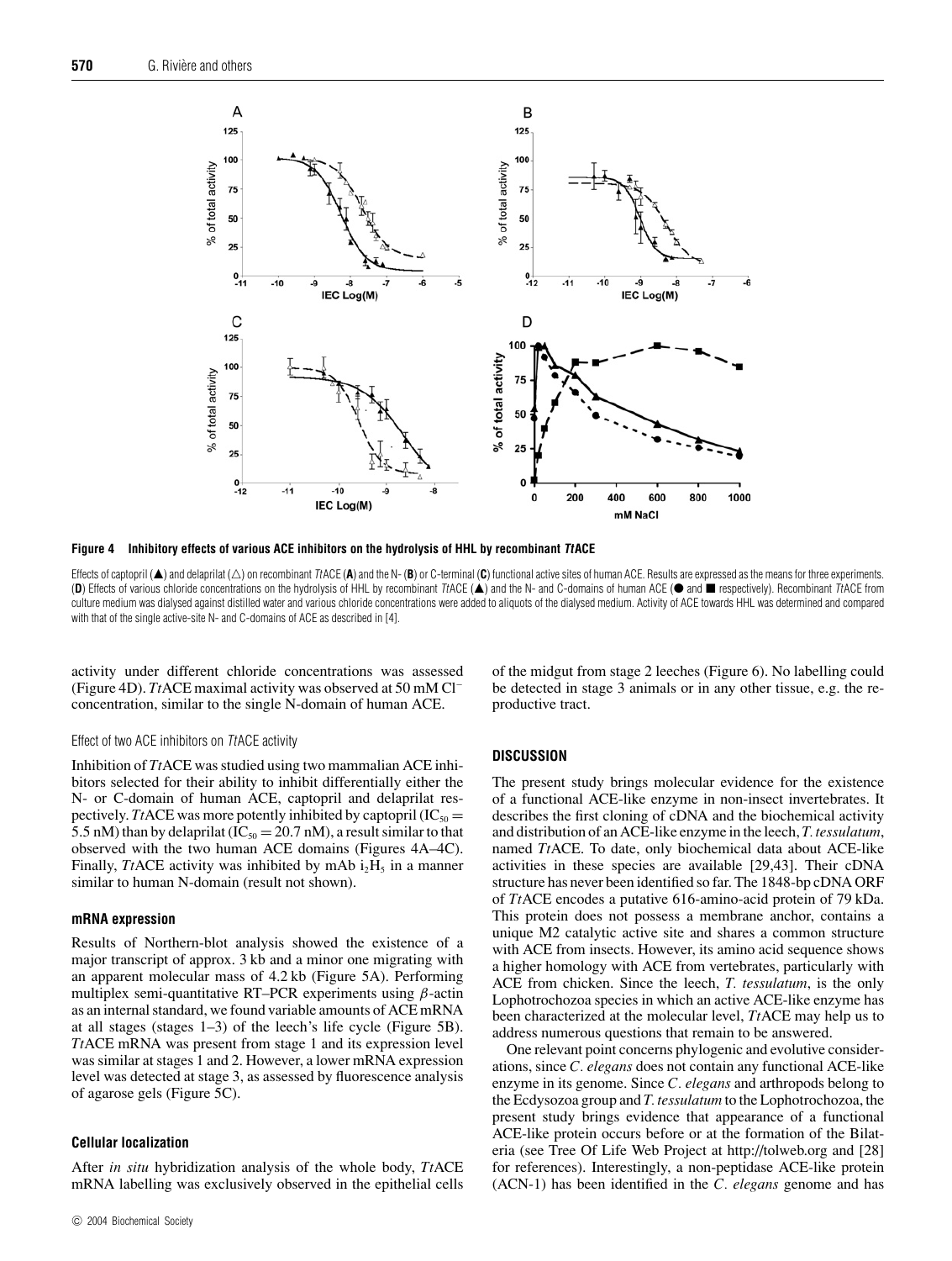

**Figure 5 TtACE mRNA Northern-blot profile (A), multiplex semi-quantitative RT–PCR expression pattern during the life cycle of T. tessulatum (B) and the associated semi-quantification (C)**

(**A**) kb, molecular-mass standards. (**B**) TtACE, 281 bp amplicon corresponding to TtACE;  $β$ -actin, 165 bp amplicon corresponding to  $β$ -actin. Lane –, negative control achieved using water instead of cDNA; lane L, positive control performed on a 50 ng pBM8 cDNA library; lane MM, 100 bp molecular-mass standards; lanes 1, 2 and 3, triplicate reactions on cDNA of stage 1, 2 and 3 animals respectively. The gel shown is representative of 28 experiments. (**C**) Semi-quantitative analysis of TtACE expression reported for β-actin expression. Agarose gels were digitally photographed with Claravision Perfect Image software v5.1 and analysed using the Claravision Gel Analyst software v5.1. The stage of the leech's life is indicated (stages 1– 3) below the corresponding line. The  $\text{ItACE}/\beta$ -actin signal ratio is expressed in arbitrary units and values are the means  $\pm$  S.E.M. for  $n = 10$  (stage 1),  $n = 10$  (stage 2) and  $n = 8$  (stage 3) independent experiments. Statistical analysis was performed using unpaired Student's t test. \*\* $P < 0.01$ ; \*\*\* $P < 0.001$ , compared with stage 1 TtACE/ $\beta$ -actin ratio.

very recently been demonstrated to play a key role in development [27]. However, the reason why the *C. elegans* enzyme lost its protease activity remains to be elucidated. In any case, our results raise very interesting questions about the putative primitive and original functions of ACE-like enzymes in the animal kingdom. In view of the higher sequence homology between the isoforms from leeches and vertebrates than those identified in other non-annelid invertebrates, we speculated that this could be specific to the leech,

*T. tessulatum*, an aquatic-bird parasite. We thus decided to look for the presence of a 180-bp ACE cDNA fragment surrounding the active site in non-parasitic annelid species. The existence of such a cDNA fragment, which shows a great sequence identity with *Tt*ACE even in non-parasitic annelid species, indicates that an active ACE-like protease is present in all the annelids studied, and its presence does not seem to be dependent on parasitic biology. Altogether, our results indicated that annelids contain a presumably active ACE-like protein that includes an active site, possessing a higher sequence identity with ACE from vertebrates than with insects' enzymes. Interestingly enough, all the annelid ACE-like enzymes characterized possessed a specific histidine residue located six amino acids downstream of the zinc-binding motif. This amino acid seems to be unique to annelids since it is replaced by a glutamic residue in all the biologically active ACElike enzymes cloned so far. However, this conserved amino acid residue has not been demonstrated to play an important catalytic role in the active site of ACE as assessed by NMR and X-ray structural studies in human and *Drosophila* [42,44].

Biochemical studies of stably transfected CHO-K1 cells expressing *Tt*ACE showed that the cloned leech cDNA encoded a functional enzyme with a molecular mass of 79 kDa, as expected. Hydrolysis assays on various substrates showed that *Tt*ACE was capable of hydrolysing several mammalian ACE substrates, including a C-amidated substrate. In this respect, *Tt*ACE, similar to mammalian ACE, displayed an endopeptidase activity. It is interesting to note that the *Tt*ACE active-site characteristics were similar to the N-domain characteristics of ACE, such as (i) low chloride dependence on HHL hydrolysis, (ii) preferential inhibition by N-domain-type ACE inhibitor and (iii) preferential inhibition by an mAb specific to the N-domain. This shows that the N-domain characteristics of ACE are already present in a distant organism such as the leech.

To gain more insight into the physiological functions of *Tt*ACE, we compared its mRNA expression levels at different stages of the leech's life cycle. *Tt*ACE mRNA was detected at all the stages examined, but did not show any significant quantitative variation between stages 1 and 2 (i.e. after the first and the second blood meals respectively). In contrast, a remarkable decrease in the expression level of the *Tt*ACE gene occurred at stage 3 after the last blood meal. During the first two stages, the morphology of leeches was not markedly affected. Important diuretic mechanisms took place, leading to concentration of the host's blood cells. In contrast, the last blood meal induced drastic morphological and physiological changes such as a significant weight increase and induction of sexual maturation. Thus the expression level of *Tt*ACE was the lowest when digestion and ovogenesis were completed,



**Figure 6 Microphotographs of stage 2 T. tessulatum sections after in situ hybridization**

Radiolabelling is visible as black dots. (a) Antisense riboprobe, magnification  $\times$  20; (b) antisense riboprobe, magnification  $\times$ 40; (c) sense riboprobe, magnification  $\times$ 20; m.e., midgut epithelium; l., midgut lumen.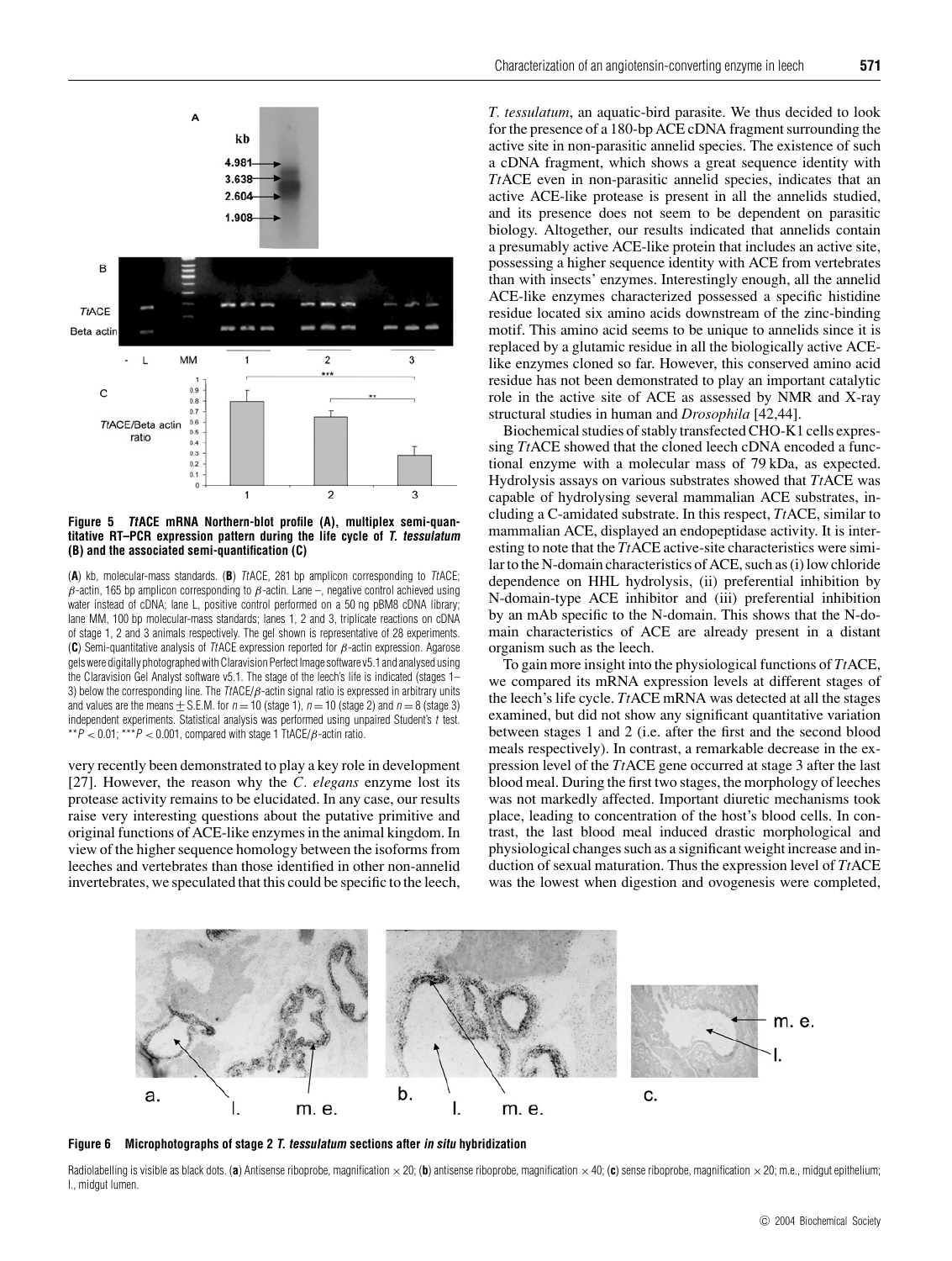suggesting a potential role of the ACE from leech in these functions.

Surprisingly, *Tt*ACE mRNA expression was not detected in the reproductive system, but seemed to be restricted to midgut epithelial cells. Although ACE mRNA has already been shown to be expressed in the locust and dipteran midgut, proteases from insects, in contrast with *Tt*ACE, exhibit a wide tissue distribution. The physiological role and the endogenous substrates of ACE from invertebrates in the midgut remain to be elucidated, although the high levels of ACE activity in midgut tissues of Diptera have led to speculations about a digestive role for ACE [19], which is consistent with our findings. As far as we know, the ACE from invertebrates is clearly known to control only developmental and reproductive functions [17–26]. For example, the AnCE gene, whose genetic invalidation leads to a lethal phenotype [17], is expressed in the spermatocytes and spermatids of *Drosophila* [24]. Interestingly, in the mosquito *Anopheles stephensi*, an ACE is induced by a blood meal, but accumulates secondarily in the developing ovary [26], suggesting that the reproductive function of the enzyme is under a dietary influence. Recently, using the grey fleshfly *Neobellieria bullata* as a model, it has been shown that ovarian ACE could be involved in the proteolysis of yolk proteins, suggesting that it may be a regulator of vitellogenic and developmental processes [45,46]. Our results did not support the role of *Tt*ACE in the latter processes, but indicated that the soluble enzyme could be secreted within the digestive tract and acts as a final degrading enzyme of the proteic nutrients. However, we cannot rule out that a minor mRNA expression of *Tt*ACE might have occurred outside the midgut tissues, but was not detected by *in situ* hybridization. Alternatively, as in *Drosophila*, *T. tessulatum* may express different ACE genes that could present distinct cellular distributions. Furthermore, Northern-blot analysis of *Tt*ACE displayed two bands, suggesting either alternative splicing of *Tt*ACE mRNA or expression of a close ACE-related gene. Nevertheless, further experiments will be needed to clarify this issue.

Comprehension of the physiological roles of *Tt*ACE will require the molecular characterization of its endogenous substrates and/or its potential inhibitors. Although the amount of biochemical and molecular data on ACE-like enzymes from invertebrates is increasing rapidly, little is known concerning their *in vivo* targets. Understanding these functions in invertebrates could provide new, interesting information on the roles of these ancestral peptidases.

We are grateful to A. Desmond and S. Ruault for their excellent technical assistance. We thank Professor C. Denorme (CUEPP, Universite des Sciences et Technologies de Lille) ´ for a critical reading of this paper. This study was partially supported by a grant from Conseil Regional du Nord-Pas de Calais (Lille cedex, France), by Institut National pour ´ la Santé et la Recherche Médicale and by Centre National de la Recherche Scientifique (Paris, France).

## **REFERENCES**

- 1 Corvol, P., Williams, T. A. and Soubrier, F. (1995) Peptidyl dipeptidase A: angiotensin-I converting enzyme. In Methods in Enzymology (Barrett, A. J., ed.), pp. 283–305, Academic Press, London
- 2 Turner, A. J. and Hooper, N. M. (2002) The angiotensin-converting enzyme gene family: genomics and pharmacology. Trends Pharmacol. Sci. **23**, 177–183
- 3 Hubert, C., Houot, A. M., Corvol, P. and Soubrier, F. (1991) Structure of the angiotensin I-converting enzyme gene. Two alternate promoters correspond to evolutionary steps of a duplicated gene. J. Biol. Chem. **266**, 15377–15383
- 4 Wei, L., Alhenc-Gelas, F., Corvol, P. and Clauser, E. (1991) The two homologous domains of human angiotensin I-converting enzyme are both catalytically active. J. Biol. Chem. **266**, 9002–9008
- 5 Rousseau, A., Michaud, A., Chauvet, M. T., Lenfant, M. and Corvol, P. (1995) The hemoregulatory peptide N-acetyl-Ser-Asp-Lys-Pro is a natural and specific substrate of the N-terminal active site of human angiotensin-converting enzyme. J. Biol. Chem. **270**, 3656–3661
- 6 Deddish, P. A., Marcic, B., Jackman, H. L., Wang, H. Z., Skidgel, R. A. and Erdos, E. G. (1998) N-domain-specific substrate and C-domain inhibitors of angiotensin-converting enzyme: angiotensin-(1–7) and keto-ACE. Hypertension **31**, 912–917
- 7 Eyries, M., Michaud, A., Deinum, J., Agrapart, M., Chomilier, J., Kramers, C. and Soubrier, F. (2001) Increased shedding of angiotensin-converting enzyme by a mutation identified in the stalk region. J. Biol. Chem. **276**, 5525–5532
- 8 Oppong, S. Y. and Hooper, N. M. (1993) Characterization of a secretase activity which releases angiotensin-converting enzyme from the membrane. Biochem. J. **292**, 597–603
- 9 Parkin, E. T., Trew, A., Christie, G., Faller, A., Mayer, R., Turner, A. J. and Hooper, N. M. (2002) Structure-activity relationship of hydroxamate-based inhibitors on the secretases that cleave the amyloid precursor protein, angiotensin converting enzyme, CD23, and pro-tumor necrosis factor-α. Biochemistry **41**, 4972–4981
- 10 Parvathy, S., Oppong, S. Y., Karran, E. H., Buckle, D. R., Turner, A. J. and Hooper, N. M. (1997) Angiotensin-converting enzyme secretase is inhibited by zinc metalloprotease inhibitors and requires its substrate to be inserted in a lipid bilayer. Biochem. J. **327**, 37–43
- 11 Esther, C. R., Marino, E. M., Howard, T. E., Machaud, A., Corvol, P., Capecchi, M. R. and Bernstein, K. E. (1997) The critical role of tissue angiotensin-converting enzyme as revealed by gene targeting in mice. J. Clin. Invest. **99**, 2375–2385
- 12 Esther, Jr, C. R., Howard, T. E., Marino, E. M., Goddard, J. M., Capecchi, M. R. and Bernstein, K. E. (1996) Mice lacking angiotensin-converting enzyme have low blood pressure, renal pathology, and reduced male fertility. Lab. Invest. **74**, 953–965
- 13 Donoghue, M., Hsieh, F., Baronas, E., Godbout, K., Gosselin, M., Stagliano, N., Donovan, M., Woolf, B., Robison, K., Jeyaseelan, R. et al. (2000) A novel angiotensinconverting enzyme-related carboxypeptidase (ACE2) converts angiotensin I to angiotensin 1–9. Circ. Res. **87**, E1–E9
- 14 Tipnis, S. R., Hooper, N. M., Hyde, R., Karran, E., Christie, G. and Turner, A. J. (2000) A human homolog of angiotensin-converting enzyme. Cloning and functional expression as a captopril-insensitive carboxypeptidase. J. Biol. Chem. **275**, 33238–33243
- 15 Komatsu, T., Suzuki, Y., Imai, J., Sugano, S., Hida, M., Tanigami, A., Muroi, S., Yamada, Y. and Hanaoka, K. (2002) Molecular cloning, mRNA expression and chromosomal localization of mouse angiotensin-converting enzyme-related carboxypeptidase (mACE2). DNA Seq. **13**, 217–220
- 16 Turner, A. J., Tipnis, S. R., Guy, J. L., Rice, G. and Hooper, N. M. (2002) ACEH/ACE2 is a novel mammalian metallocarboxypeptidase and a homologue of angiotensin-converting enzyme insensitive to ACE inhibitors. Can. J. Physiol. Pharmacol. **80**, 346–353
- 17 Tatei, K., Cai, H., Ip, Y. T. and Levine, M. (1995) Race: a Drosophila homologue of the angiotensin converting enzyme. Mech. Dev. **51**, 157–168
- 18 Taylor, C. A., Coates, D. and Shirras, A. D. (1996) The Acer gene of Drosophila codes for an angiotensin-converting enzyme homologue. Gene **181**, 191–197
- 19 Wijffels, G., Fitzgerald, C., Gough, J., Riding, G., Elvin, C., Kemp, D. and Willadsen, P. (1996) Cloning and characterisation of angiotensin-converting enzyme from the dipteran species, Haematobia irritans exigua, and its expression in the maturing male reproductive system. Eur. J. Biochem. **237**, 414–423
- 20 Cornell, M. J., Williams, T. A., Lamango, N. S., Coates, D., Corvol, P., Soubrier, F., Hoheisel, J., Lehrach, H. and Isaac, R. E. (1995) Cloning and expression of an evolutionary conserved single-domain angiotensin converting enzyme from Drosophila melanogaster. J. Biol. Chem. **270**, 13613–13619
- 21 Coates, D., Isaac, R. E., Cotton, J., Siviter, R., Williams, T. A., Shirras, A., Corvol, P. and Dive, V. (2000) Functional conservation of the active sites of human and Drosophila angiotensin I-converting enzyme. Biochemistry **39**, 8963–8969
- 22 Crackower, M. A., Sarao, R., Oudit, G. Y., Yagil, C., Kozieradzki, I., Scanga, S. E., Oliveira-dos-Santos, A. J., da Costa, J., Zhang, L., Pei, Y. et al. (2002) Angiotensinconverting enzyme 2 is an essential regulator of heart function. Nature (London) **417**, 822–828
- 23 Quan, G. X., Mita, K., Okano, K., Shimada, T., Ugajin, N., Xia, Z., Goto, N., Kanke, E. and Kawasaki, H. (2001) Isolation and expression of the ecdysteroid-inducible angiotensinconverting enzyme-related gene in wing discs of Bombyx mori. Insect Biochem. Mol. Biol. **31**, 97–103
- 24 Hurst, D., Rylett, C. M., Isaac, R. E. and Shirras, A. D. (2003) The Drosophila angiotensin-converting enzyme homologue Ance is required for spermiogenesis. Dev. Biol. **254**, 238–247
- 25 Zhu, W., Vandingenen, A., Huybrechts, R., Baggerman, G., De Loof, A., Poulos, P., Velentza, A. and Breuer, M. (2001) In vitro degradation of the Neb-Trypsin modulating oostatic factor (Neb-TMOF) in gut luminal content and hemolymph of the grey fleshfly, Neobellieria bullata. Insect Biochem. Mol. Biol. **31**, 87–95